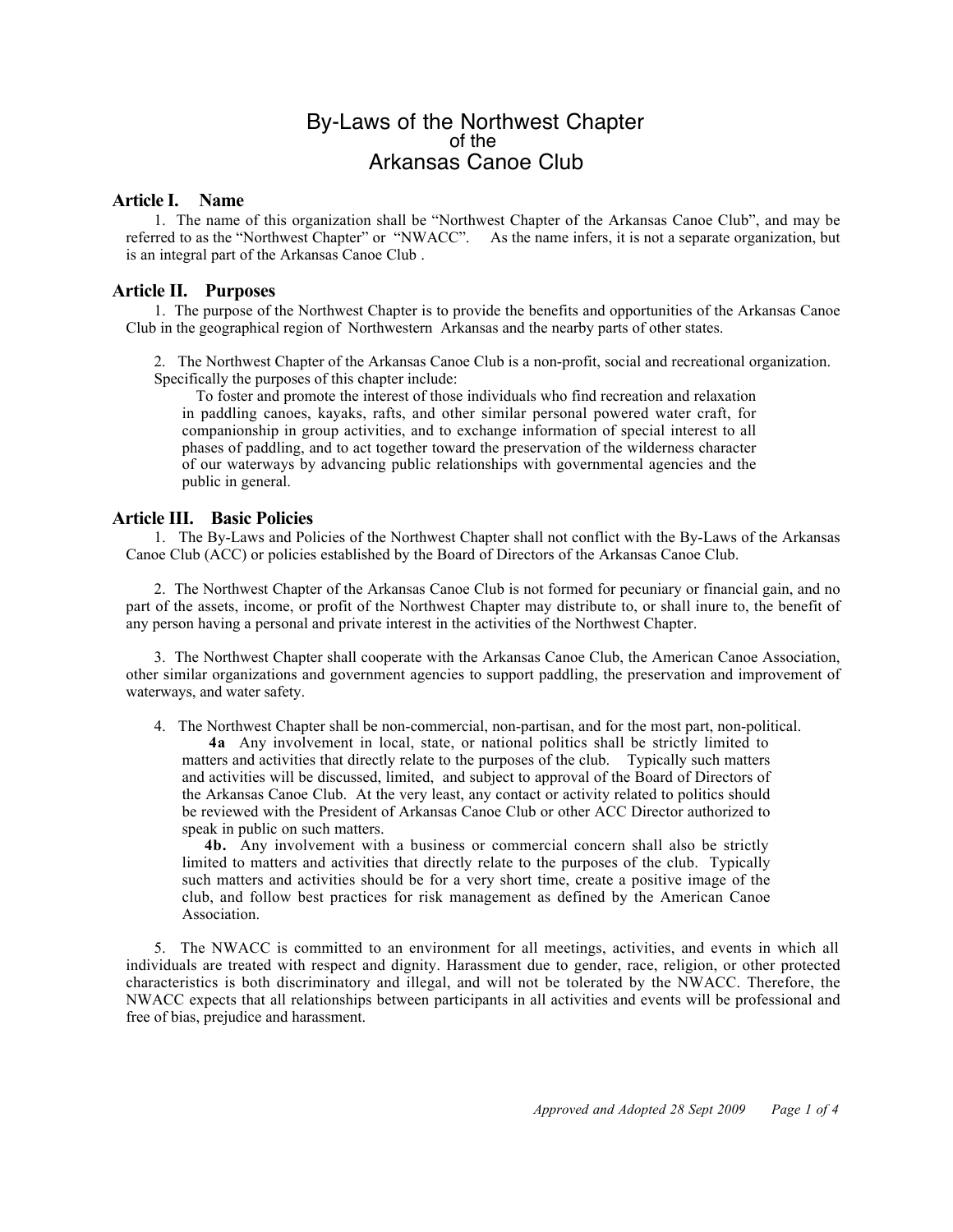6. The Arkansas Canoe Club is affiliated with the American Canoe Association as a Paddle America Club. The Northwest Chapter is encouraged to use the resources of the affiliation including those for education, water safety, stewardship, recreation, liability insurance, and risk management.

#### **Article IV. Membership and Dues**

1. Membership in the Arkansas Canoe Club is required and integral to membership in the Northwest Chapter.

2. Membership Application, Renewals and fees may be submitted online at www.ArkansasCanoeClub.com, by mail to the Membership Chair of Arkansas Canoe Club, or to any of the key three officers of the chapter, who shall immediately forward the form and all receipts to the ACC Membership Chair

3. Membership dues, record keeping, policy, and administration are the responsibility of the Membership Chair of Arkansas Canoe Club and not of the Northwest Chapter. Chapter Officers may obtain membership records and status from the ACC Membership Chair.

4. Membership in the Arkansas Canoe Club is not required to attend regular chapter meetings but is strongly encouraged. It shall be to the discretion of Chapter President to determine if membership in ACC or NWACC is required to participate in other Chapter events and activities.

5. Membership in American Canoe Association may be required to participate in certain events and is recommended for all members of Arkansas Canoe Club.

#### **Article V. Officers**

**1. The Chapter shall have Three Officers;** President, Vice President, and Treasurer.

#### **2. Qualifications:**

All Officers must be members in good standing of the Arkansas Canoe Club and membership in American Canoe Association is recommended.

Also it is best if, all three officers:

a. have been active in both Northwest Chapter and Arkansas Canoe Club meetings and events for a least two years prior to election. Support of and participation in ACC board of director meetings, educational events and Rendezvous is expected of officers.

b. are active paddlers

c. have appropriate knowledge of paddle-sport, have interpersonal skills, have group management skills, and practice appropriate river safety.

#### **3. Nominations**

Normally, the Chapter President is responsible for finding appropriate volunteers to serve as Chapter Officers. Typically an effective leader will begin to identify and evaluate potential replacements for himself and key staff very early in the term of office.

a. While exact timing may vary, about three months before the end of term, the President should announce to the chapter and ACC Board of Directors that suggestions for nominees are requested.

b. Discuss and evaluate the suggested names with other officers, including if possible, current officers, past officers who are still active in the chapter, ACC President, and other key leaders who will be working with that new officer.

c. After a suggested nominee has been vetted, the President or a designated spokesperson should discuss with the potential nominee to determine if that person is willing to take the duties and responsibilities of the office. This discussion should include ample opportunity for questions from the potential nominee and assurances of support from other officers and leaders.

d. At least 30 days before end of term and Chapter Elections, the nomination process shall cease and the names of the nominees, along with time, date, and place of the Chapter Meeting for Election shall be published as outlined in Article VII.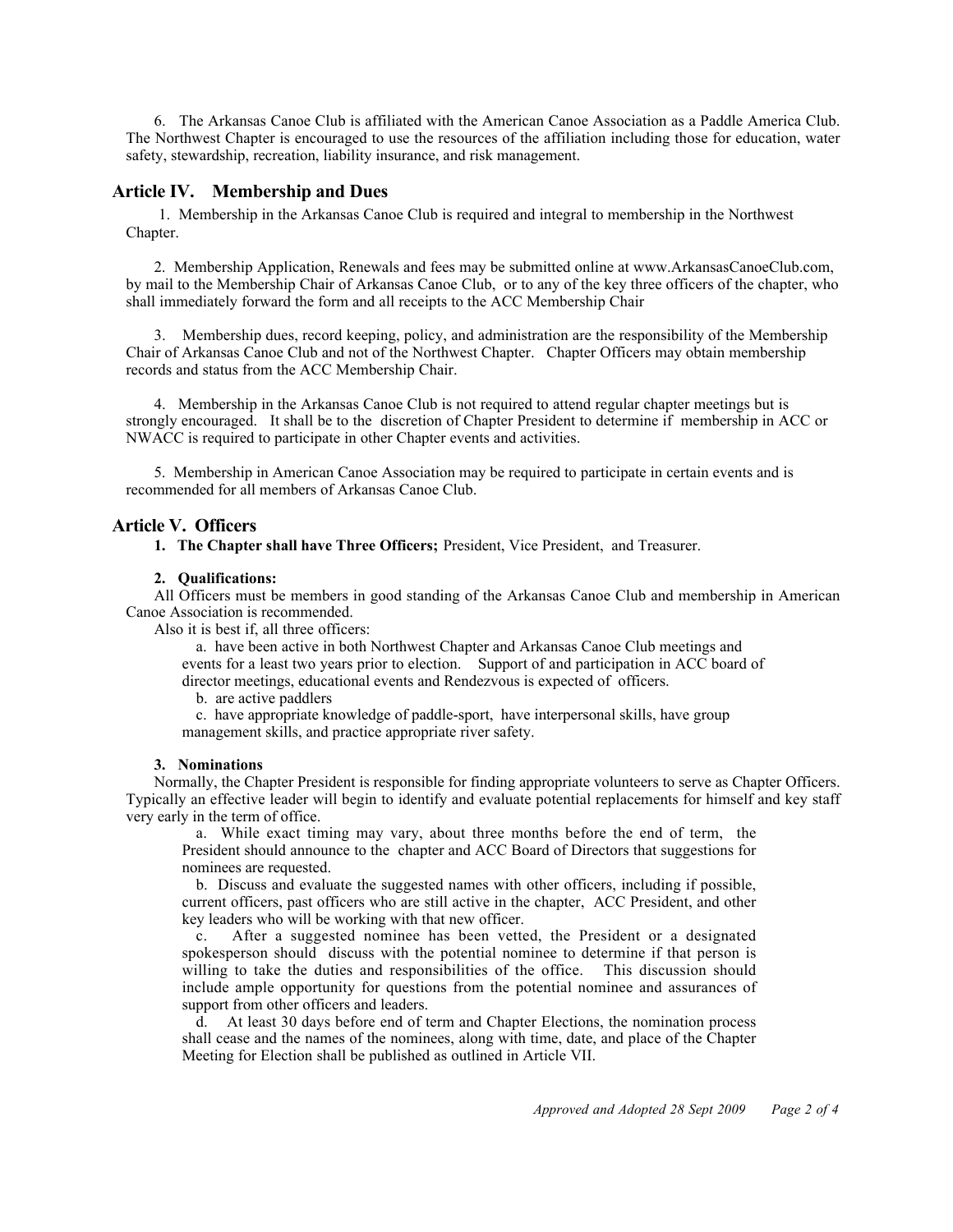e. If the Chapter President is not available or unable to complete the nomination process, then the Vice President with the advice and consent of the Treasurer may assume the office of President to seek, vet, nominate, and set an election as described above.

f. If the Vice President and Treasurer are unable to complete the nomination, then a group of at least five members of Northwest Chapter may, with the advice and consent of the ACC President, seek, vet, nominate, and set an election as described above.

#### 4. **Term of office**

- a. The term of office ends on the election of the replacement for the officer.
- b. Term of office for the President shall be one year.
- c. The Term of office for Vice President and Treasurer ends with that of the President.
- d. Officers may be nominated for re-election only after vetting per paragraph V.3b.

#### **5. Chapter Elections**

a. Chapter Elections should be held annually, at a regular meeting of the Chapter if possible. b. Only members of the NW Chapter may vote in election of officers, with only one vote per

member. A family membership has only one vote. Member must be present to vote, proxy vote is not allowed.

c. A quorum shall be defined as ten members who have been members in good standing of the Northwest Chapter for at least three months.

d. A majority shall be defined based on the number of voting members in attendance of a properly announced meeting rather than the total number of people attending or the total number on the Chapter's list of members.

## **Article VI. Duties of the Officers**

## **1. Chapter President.**

The Chapter President shall:

a. direct all activities of the chapter.

b. provide communication and coordination of the Chapter's membership within itself and with the ACC Board of Directors,

c. have the power to authorize disbursement of Chapter funds for purposes defined by these By-Laws and ACC By-Laws.

d. establish policies, activities, and relationships that advance the purposes of the Chapter and the ACC.

### **2. Vice President.**

The Vice President acts an aide to the Chapter President. The primary duty of the Vice President is to find ways to make the Chapter President successful in his duties.

If the Chapter President is not available or unable to perform the duties of the office, then the Vice President with the advice and consent of the Treasurer, shall assume the office of President.

### **3. Treasurer.**

The Treasurer shall have custody of Northwest Chapter funds; shall keep a full and accurate account of all receipts and expenditures, and shall make disbursements as authorized by the President.

All funds shall be kept in a checking account with a FDIC bank. Temporary petty cash funds may be used for specific events, but only for very short periods of time.

The Treasurer shall reconcile all receipts and expenditures with the bank records monthly. Either the President or Vice President shall witness the reconciliation at least twice per calendar year.

The Treasurer shall report a summary of finances at each regular meeting of the Chapter and a full report to the Chapter President before each regular meeting of the Arkansas Canoe Club Board of Directors. If the Chapter president does not attend a regular meeting of the ACC Board of Directors, the Treasurer shall report a summary of Chapter finances to ACC President.